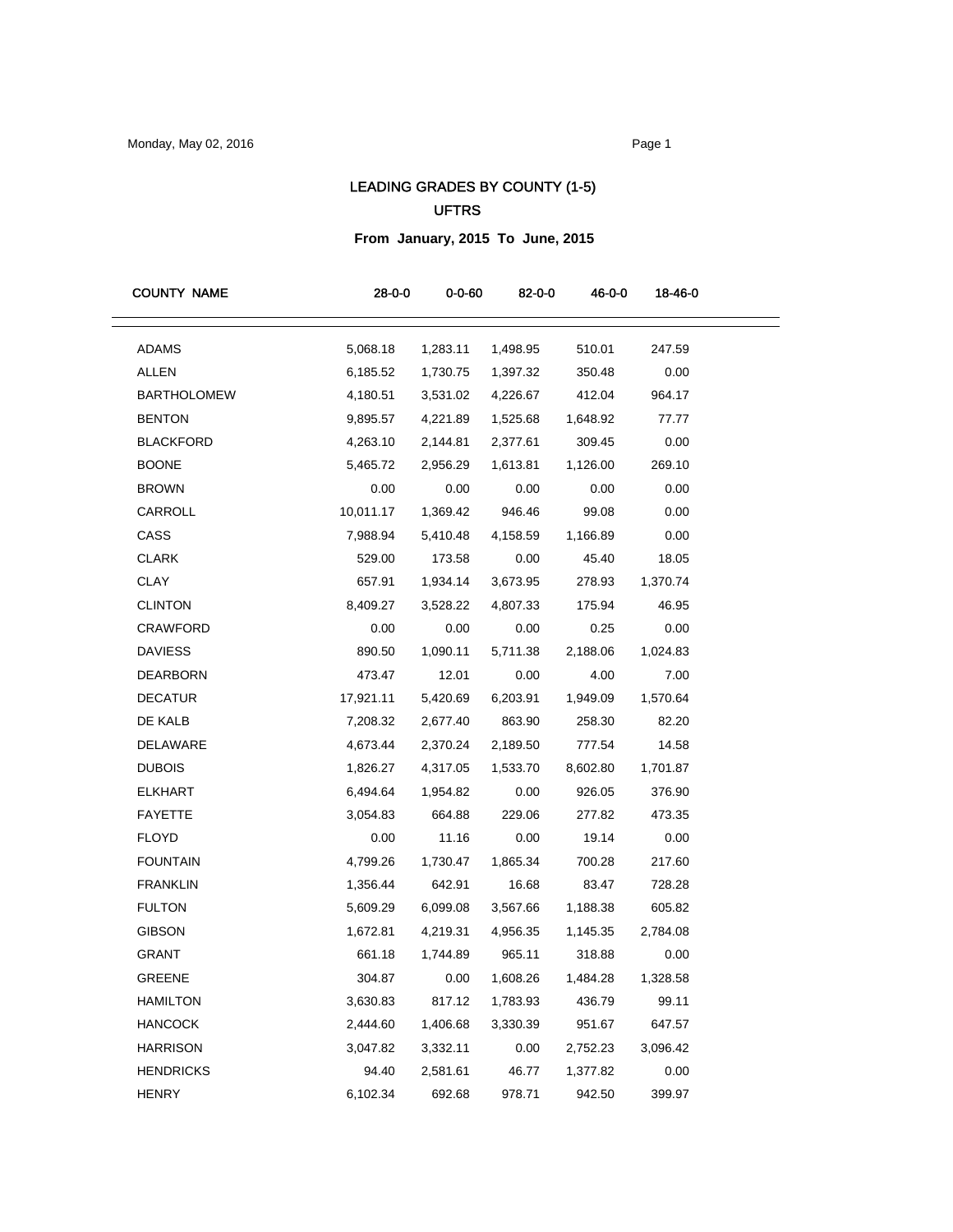## LEADING GRADES BY COUNTY (1-5) UFTRS

**From January, 2015 To June, 2015**

| <b>COUNTY NAME</b> | $28 - 0 - 0$ | $0 - 0 - 60$ | 82-0-0    | 46-0-0   | 18-46-0  |
|--------------------|--------------|--------------|-----------|----------|----------|
| <b>HOWARD</b>      | 2,609.28     | 1,483.90     | 782.86    | 316.60   | 0.30     |
| <b>HUNTINGTON</b>  | 4,049.13     | 2,776.32     | 3,301.27  | 320.83   | 0.00     |
| <b>JACKSON</b>     | 11,995.54    | 10,543.21    | 2,163.58  | 6,031.67 | 6,584.03 |
| <b>JASPER</b>      | 9,772.19     | 6,664.82     | 4,148.89  | 1,271.09 | 1,046.58 |
| JAY                | 5,237.35     | 1,539.43     | 1,892.75  | 285.90   | 144.71   |
| <b>JEFFERSON</b>   | 665.79       | 289.84       | 0.00      | 66.21    | 93.64    |
| <b>JENNINGS</b>    | 473.82       | 230.37       | 534.63    | 51.47    | 121.66   |
| <b>JOHNSON</b>     | 2,793.88     | 2,194.16     | 4,673.60  | 1,325.28 | 1,209.32 |
| <b>KNOX</b>        | 5,417.81     | 3,269.22     | 5,148.55  | 1,022.85 | 3,740.72 |
| <b>KOSCIUSKO</b>   | 10,323.86    | 4,051.95     | 1,757.89  | 986.69   | 54.97    |
| LAGRANGE           | 5,823.86     | 3,807.82     | 99.00     | 133.82   | 41.30    |
| LAKE               | 2,148.72     | 2,932.12     | 626.79    | 815.59   | 1,054.69 |
| LA PORTE           | 3,996.23     | 6,939.51     | 5,040.75  | 2,080.33 | 2,695.58 |
| LAWRENCE           | 178.20       | 0.00         | 0.00      | 1,942.31 | 1,690.02 |
| <b>MADISON</b>     | 7,367.87     | 2,469.06     | 5,227.51  | 252.00   | 86.97    |
| <b>MARION</b>      | 100.97       | 299.01       | 160.64    | 231.86   | 166.60   |
| <b>MARSHALL</b>    | 4,798.57     | 3,849.18     | 5,778.96  | 1,268.79 | 1,119.67 |
| <b>MARTIN</b>      | 546.36       | 0.00         | 578.60    | 1,550.76 | 596.89   |
| <b>MIAMI</b>       | 5,181.69     | 3,469.02     | 963.51    | 1,550.91 | 0.00     |
| <b>MONROE</b>      | 7.45         | 0.00         | 0.00      | 0.45     | 0.00     |
| <b>MONTGOMERY</b>  | 8,845.36     | 4,803.66     | 4,483.87  | 1,212.69 | 413.15   |
| <b>MORGAN</b>      | 182.26       | 777.84       | 828.10    | 74.49    | 0.00     |
| <b>NEWTON</b>      | 9,882.10     | 4,545.16     | 2,917.54  | 138.10   | 566.63   |
| <b>NOBLE</b>       | 3,862.70     | 1,279.63     | 765.22    | 199.10   | 381.31   |
| OHIO               | 47.75        | 0.00         | 0.00      | 0.10     | 0.00     |
| ORANGE             | 295.00       | 390.71       | 0.00      | 50.00    | 280.90   |
| <b>OWEN</b>        | 0.00         | 69.99        | 0.00      | 173.22   | 9.87     |
| <b>PARKE</b>       | 1,764.25     | 1,731.90     | 2,057.68  | 362.87   | 9.75     |
| PERRY              | 4.56         | 148.60       | 0.00      | 269.65   | 144.98   |
| <b>PIKE</b>        | 14.02        | 645.81       | 220.49    | 1,040.26 | 586.74   |
| <b>PORTER</b>      | 25,557.79    | 10,245.26    | 21,362.26 | 2,807.67 | 2,275.11 |
| POSEY              | 5,147.27     | 5,051.08     | 5,199.62  | 2,926.26 | 3,499.92 |
| <b>PULASKI</b>     | 9,036.40     | 8,071.61     | 6,819.22  | 583.26   | 372.84   |